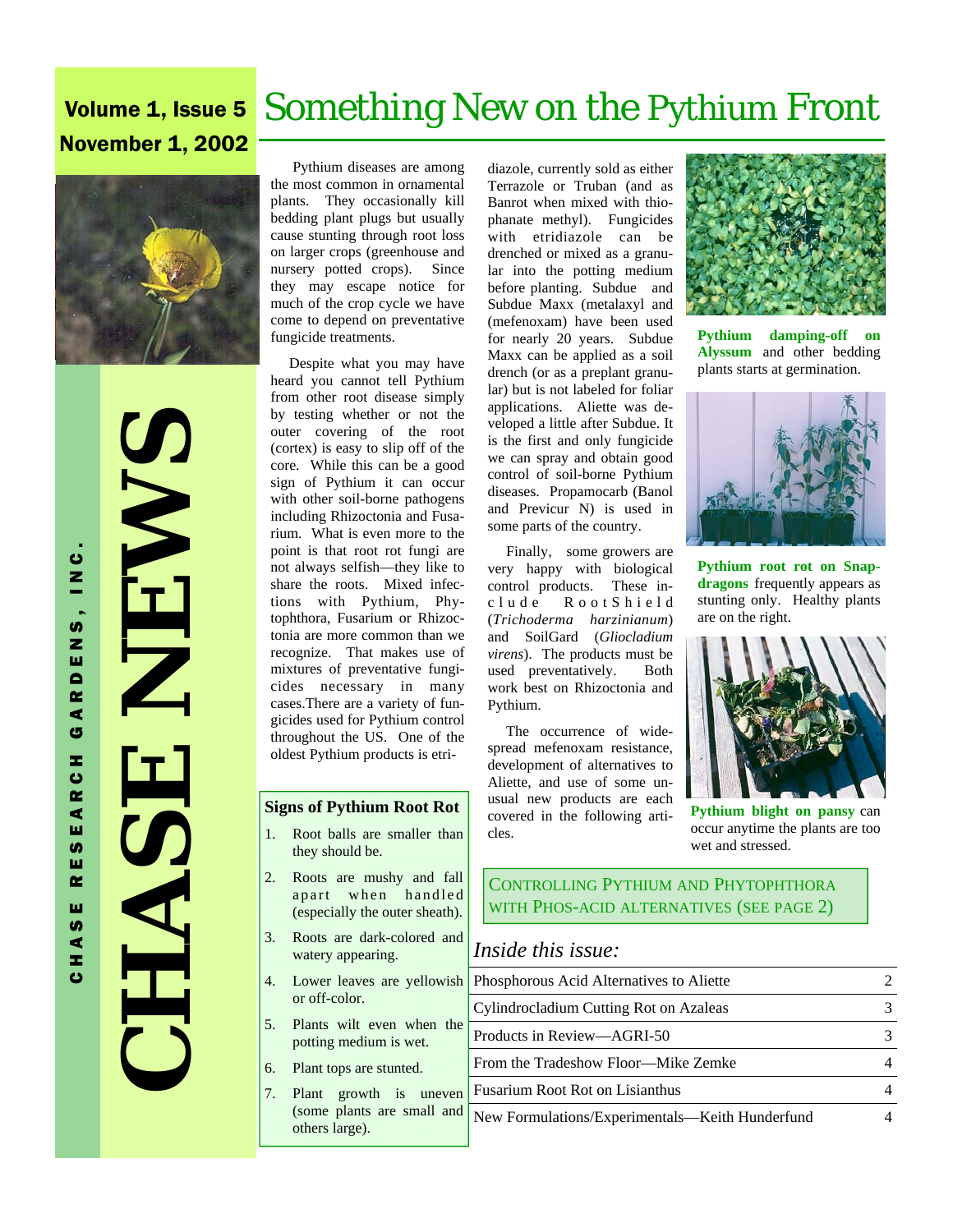# Alternatives to Aliette 80WDG — The Phos Acids

 I have been giving talks on the West Coast for the past 8 or 9 years and am often asked about the alternatives to Aliette. As usual, money is the driving force here with some of the alternatives priced lower than Aliette. Additionally, these other products are sometimes labeled as fertilizers or growth promoters and therefore not subject to the usual pesticide regulations (no REI). Since they are not labeled to control diseases the manufacturers make no claims (at least on paper) with respect to Pythium and Phytophthora control.

 These alternative products contain ingredients such as potassium salts of phosphorous acid (phosphates) and phosphonic acid (phosphonates). Over the past few years, we finally did some testing on a few of these including Nutri-Phite PK, Bio-Phos, Agri-Fos and Vital. In general, we have found them to be effective but occasionally phytotoxic on the small bedding plants we often use for our trials. Some of the newest products are being developed as fungicides so we will have full labels for control of Pythium and Phytophthora. In addition, we have tested a few of these products for downy mildew control. Last season, we saw excellent control of downy mildew on pansy with Nutri-Phite PK (1%) and Bio-Phos (1%). Compared to Aliette at 1 lb/100 gal they worked slightly better but the Aliette was safer on the pansies.

 One of the selling points of the newer products is their pH. They are all more basic than Aliette and as such do not increase availability of copper that leads to copper toxicity. They are, however, capable of causing phytotoxicity in their own right. We have seen certain products safe at 0.5-1% and severely phytotoxic at 2%. Care should always be taken to check safety of each new product before wide scale use.

### **Summary of efficacy of Aliette alternatives on a few Pythium and Phytophthora diseases on ornamentals.**

| <b>Product</b>                          | Pathogen                | <b>Plant</b>  | <b>Degree of Control</b> |
|-----------------------------------------|-------------------------|---------------|--------------------------|
| Agri-Fos                                | Phytophthora parasitica | Vinca         | $0.5\%$ excellent        |
| <b>Agri-Fos</b>                         | Pythium irregulare      | Snapdragon    | $0.5\%$ some             |
| <b>Bio-Phos</b>                         | Phytophthora parasitica | Spathiphyllum | 1% very good             |
| <b>Bio-Phos</b>                         | Phytophthora parasitica | Vinca         | 1 or $2\%$ none          |
| <b>Nutri-Grow PK</b>                    | Phytophthora parasitica |               | $0.5\%$ excellent        |
| <b>Nutri-Grow PK</b>                    | Pythium irregulare      | Lisianthus    | 1% very good             |
| <b>Vital</b><br>Phytophthora parasitica |                         | Vinca         | 0.75% excellent          |
| <b>Vital</b>                            | Pythium irregulare      | Snapdragon    | $0.75\%$ none            |

Effect of concentration on solution pH

| Product                 | 0.5% | 1%  | 2%  |
|-------------------------|------|-----|-----|
| <b>Aliette</b><br>80WDG | 4.6  | 4.5 | 4.3 |
| <b>Agri-Fos</b>         | 6.7  | 6.8 | 6.9 |
| <b>Bio-Phos</b>         | 8.3  | 8.4 | 8.4 |
| Vital                   | 7.7  | 7.8 | 7.8 |

 Aliette was tested at 0.5, 1 and 2 lbs/100 gal. These laboratory tests indicate the magnitude of the pH difference between Aliette and the phos-acid alternatives. I do not think they should be treated as exact substitutes for Aliette although they may work on many of the same diseases.

## **Subdue Maxx Resistance**

 Over the past couple of years resistance to Subdue Maxx has become a more common problem. We do a little diagnosis for our consulting clients and have started to find some Pythium isolates that are resistant to Subdue Maxx. In 2000, we found several of the most virulent Pythium isolates from lisianthus cut flower production were resistant to Subdue Maxx. We found this out accidentally when we performed some trials and the Subdue Maxx (our standard for Pythium control) failed to give any control. Since that time I have noted reports of Subdue Maxx resistance in lisianthus pot production in California as well. We also found an isolate of Pythium from snapdragons that gives us good disease that has also been found resistant to Subdue Maxx.

 I attended a meeting of many ornamental pathologists across the US a few weeks ago. I have to admit I was surprised at how many people reported Subdue Maxx resistance throughout the country. It is more common in ebb and flood systems than in other production systems. In addition we heard reports of Subdue Maxx resistance in Phytophthora. This was the first report showing quite a few isolates from different plants showing substantial resistance to this fungicide.

 The only way to really handle this problem is to make sure you are rotating from one chemical class to another. That means using etridiazole (Terrazole, Truban and Banrot), propamocarb (Banol and Previcur N), fosetyl aluminum (Aliette) and biological like *Trichoderma* (RootShield). Please do not use products in ways inconsistent with their labels. That means do not spray Subdue Maxx. or Terrazole. As always, if you don't know what you are preventing or treating you will be wasting your money.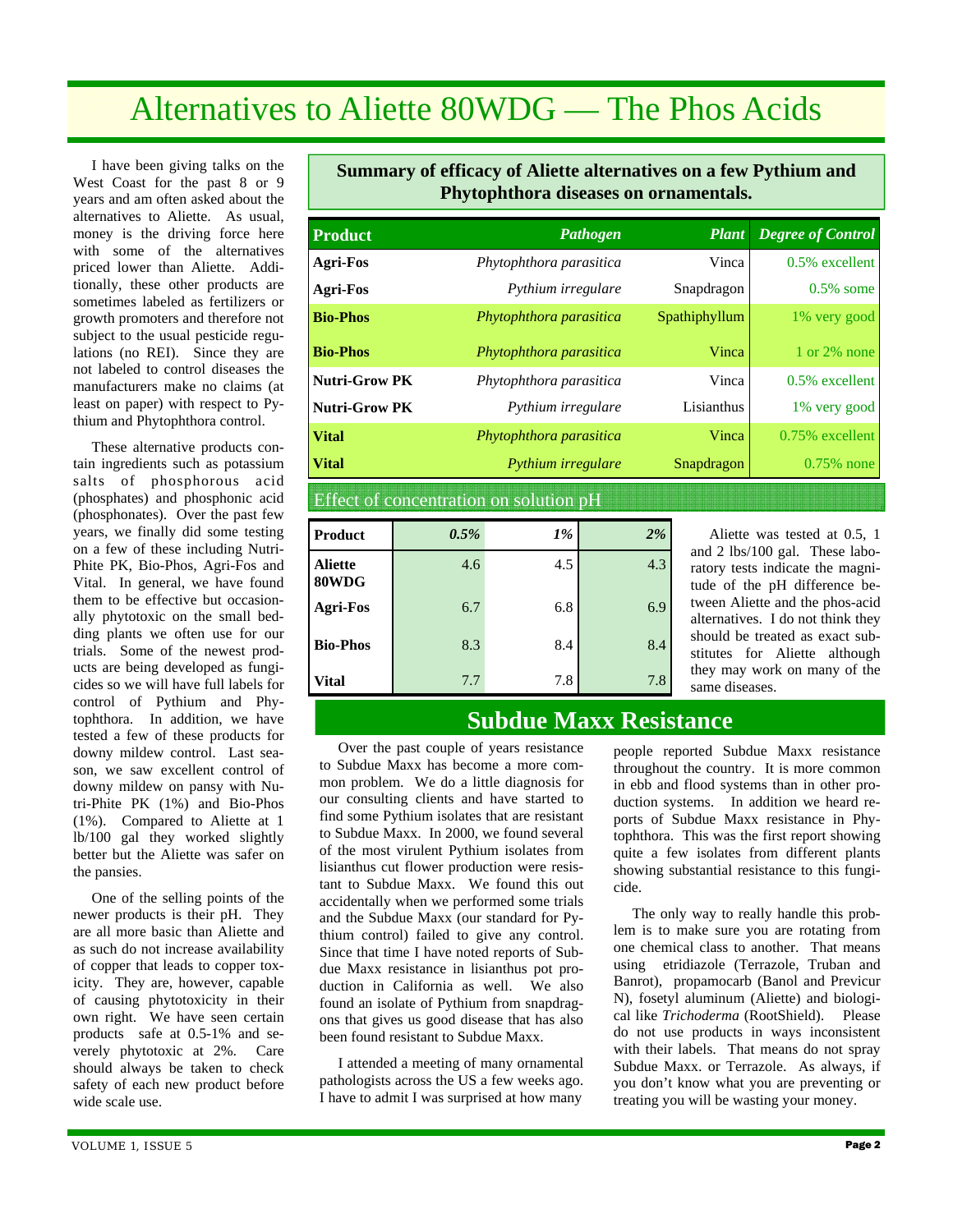# **PRODUCTS IN REVIEW - AGRI-50**

 One of the most interesting new products we have been working with is called AGRI-50. The manufacturer is Cal Agri Products in Davis, CA. I heard about AGRI-50 a few years ago when attending an IR-4 meeting. The product comes in a variety of formulations designed to control insects like white fly and aphids and one directed more to fungal diseases.

 We started working on a formulation in 2000 (the results of

our early trials are shown in the table below). At the time I was surprised by the excellent control of both downy mildew and Pythium. We did not see control of Botrytis or black root rot in the first round of trials. At that time, phytotoxicity was also a concern. Cal Agri Products went back to the lab bench and fine-tuned the product. In the fall of 2001 we started another set of trials with the new

lation and found to be safe on all of the plants tested. The effective rate had also been decreased on downy mildew and powdery mildew. We still have not identified how many soil-borne diseases that AGRI-50 controls. It does appear to be a very good choice for Pythium root rot (at least on lisianthus). In one of our downy mildew trials last spring we failed at downy mildew but did see good aphid control on

pansy. AGRI-50 lists potassium phosphate as its active ingredient. It is reduced risk and carries no residue tolerances. It may be a good tool for the herb industry with its broad-spectrum control of insects, Pythium root rot and some foliar diseases. In the next year, we will be trialing AGRI-50 on long list of other diseases. I am looking forward to seeing what else it works on.

| Efficacy of AGRI-50 on a few ornamental diseases—2000 and 2001 trials | Cylindrocladium<br>cutting rot on |              |                        |        |
|-----------------------------------------------------------------------|-----------------------------------|--------------|------------------------|--------|
| Pathogen                                                              | <b>Plant Host</b>                 | Rate         | <b>Control</b>         | azalea |
| Thielaviopsis basicola                                                | Viola                             | 0.33%, 0.66% | None                   |        |
| Botrytis cinerea                                                      | Geranium                          | 0.33%, 0.66% | None                   |        |
| Pythium irregulare                                                    | Lisianthus                        | 0.33%, 1%    | $0.33\%$ none, 1% good |        |
| Peronospora parasitica                                                | Matthiola                         | 0.33%, 0.66% | Excellent              |        |
| Rhizoctonia solani                                                    | Impatiens                         | 0.16%, 0.33% | None                   |        |
| Sphaerotheca sp.                                                      | Gerbera                           | 0.16%, 0.33% | Very good to excellent |        |
| Thielaviopsis basicola                                                | Pansy                             | 0.33%, 1%    | None                   |        |
| Peronospora violae                                                    | Pansy                             | 0.25%, 0.5%  | Both rates very good   |        |

### Efficacy of AGRI-50 on a few ornamental diseases—2000 and 2001 trials

### **CYLINDROCLADIUM CUTTING ROT CONTROL ON AZALEAS**

 Cylindrocladium cutting rot on azaleas (see photo at right) occurs when the fungus contaminates the cutting, the potting medium, recycled pots and even bench surfaces.

 We have been testing fungicide efficacy for this disease for many years with Medallion acting the most effectively against losses. Careless use of Medallion can result in poor or nonexistent rooting at times. This summer we tested products from Syngenta at a variety of rates to determine efficacy in controlling the disease and potential for root inhibition.

 Cuttings were gathered, stuck into 5-inch pots with a peat-based medium and treated a single time with one of the

fungicides. The lower rate of Heritage (He-0.9 oz/100 gal) was obviously too low in this case. Heritage at 1.8 oz/100 gal gave good control. Banrot gave moderate control (Ban) while Hurricane (Hu—a mixture of Medallion and Subdue Maxx) gave good control at all rates tested (1.5, 3 and 6 oz/100 gal). Finally, the Medallion used at 1 oz/100 gal gave good control.. None of these treatments hurt root formation in any way.

 A similar trial evaluated Heritage at different rates and application methods. Medallion at 2 oz as a spray (14 day interval) gave excellent control. Heritage gave better control as drenches than sprays and was good at 0.9 to 1.8 oz/100 gal (14-day interval).



 It is clear that Medallion remains the best fungicide for controlling Cylindrocladium cutting rot on azalea. It can be applied as a single drench or repeated spray. Heritage can be effective at the higher end of the labeled rates only.